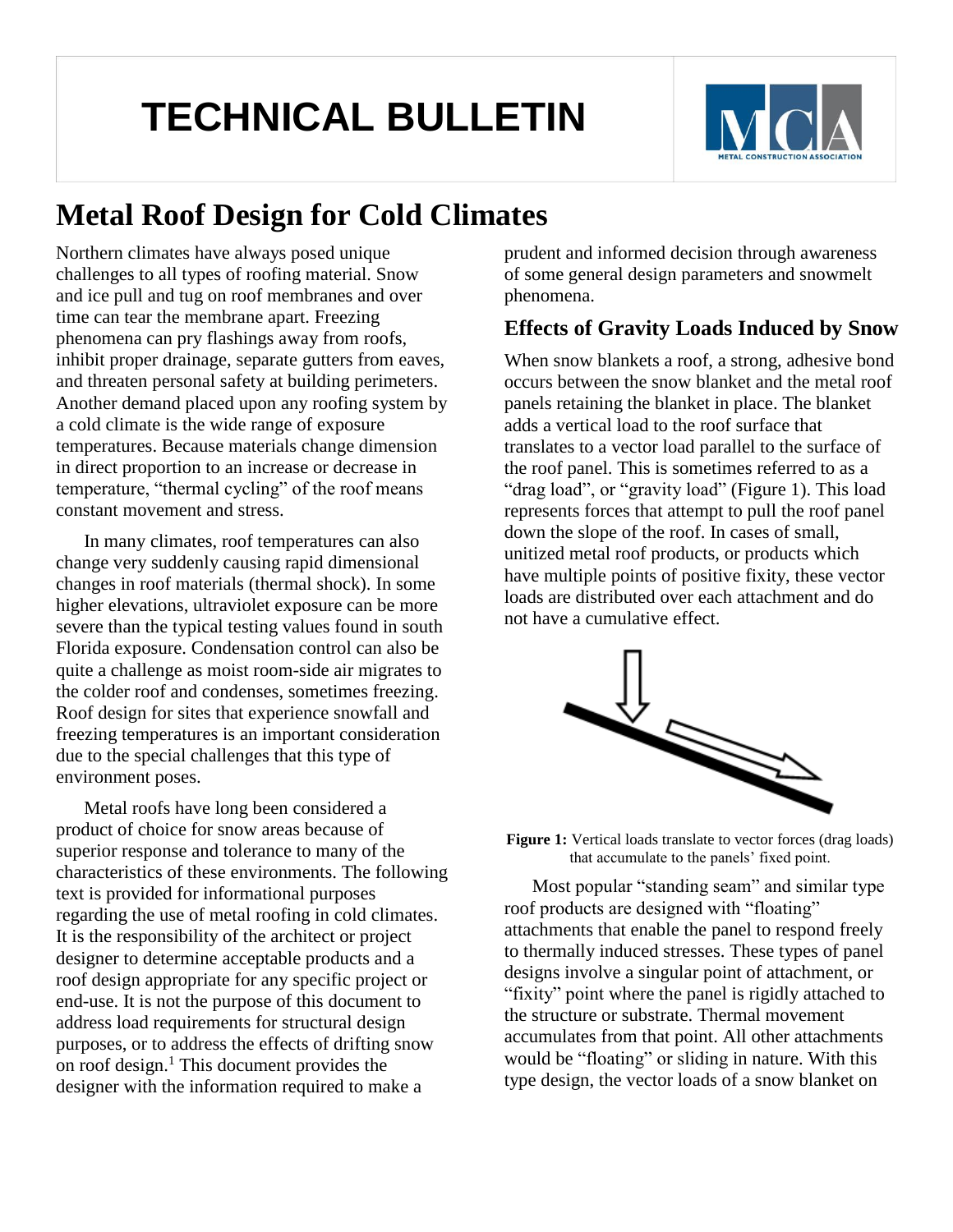the roof's surface accumulate at that single "fixity" point which must be adequate to resist the accumulated loads.<sup>2</sup>

Calculation of the vector load is found by multiplying the vertical load by the sine of the roof angle. (Figure 2 can be used to find the degree of pitch and resulting sine of common roof slopes.) The resulting vector loads for the entire length of the panel, from eave to ridge, are tributary to the fixed point and the fastening thereof. The total vector force is normally expressed in lbs/lin ft. (in a perpendicular direction to the roof slope) hence it is found by multiplying vector force (in  $\text{lbs/ft}^2$ ) by the roof length (in feet from eave to ridge dimensioned in plan view [also known as the "roof run"]).

| SINE OF ROOF ANGLES |                  |             |
|---------------------|------------------|-------------|
| <b>SLOPE:12</b>     | <b>DEGREES</b>   | <b>SINE</b> |
| 1                   | $4^{\circ} 45'$  | 0.08305     |
| $\overline{c}$      | $9^{\circ} 28'$  | 0.16441     |
| 3                   | $15^{\circ}0'$   | 0.24272     |
| 4                   | $18^{\circ} 30'$ | 0.31623     |
| 5                   | $22^{\circ} 30'$ | 0.38462     |
| 6                   | $26^{\circ} 30'$ | 0.44721     |
| 7                   | $30^{\circ} 15'$ | 0.50387     |
| 8                   | $33^{\circ} 45'$ | 0.55470     |
| 9                   | $36^{\circ} 45'$ | 0.60000     |
| 10                  | $39^{\circ} 45'$ | 0.64018     |
| 11                  | $42^{\circ} 30'$ | 0.67572     |
| 12                  | $45^{\circ}$ 0'  | 0.70710     |

**Figure 2**

#### **Example:**

A roof is 35' (in plan) from eave to ridge. The design (roof) snow load is 58 lbs.ft<sup>2</sup> (psf). The slope of the roof is 7:12. (From Fig 2, a 7:12 slope translates to 30 $^{\circ}$  15'. The sine of 30 $^{\circ}$  15' = 0.50387)

Vector Load = 58 psf  $(0.50387) = 29.224$  psf

Total Vector Force =  $29.22$  psf x 35 ft. (roof length)

#### *= 1022.7 lbs/lin ft along fixity point*



**Figure 3**: Total Vector Force (or drag) in this example is 1022.7 lbs/lin. ft of eave.

In calculating the vector forces that act upon the fixing of the panel, several factors should be considered:

- 1. The roof design snow load, not ground snow, should be used in these calculations. The roof snow (vertical load) is often reduced from ground snow by some factor. The basis of this reduction is that wind scouring normally reduces the depth of snow on a roof as compared to ground accumulation. Most design codes provide reduction multipliers for this purpose.
- 2. The vector loads experienced by the fixity point are actually reduced by the coefficient of friction between metal coverings and the material the covering bears upon, like asphalt felts or roof insulation. Although this coefficient can be substantial for some materials, it is almost nonexistent for others. For instance, if a slip-sheet is used beneath metal panels, the very purpose is to minimize friction between metal panel and substrate. Often, because this coefficient is unknown, it is not utilized in calculation.
- 3. Shear values for common threaded fasteners into various substrates are available from the fastener manufacturers. When a panel is fixed via threaded fasteners, the published or tested shear value of the fastener is normally compared against the total calculated vector force expected to determine the fastener frequency, or spacing. Using the foregoing example, the vector load

#### © 10/19 V2

**METAL CONSTRUCTION ASSOCIATION** 

8735 W. Higgins Road, Suite 300, Chicago, IL 60631

847.375.4718 | mca@metalconstruction.org | www.metalconstruction.org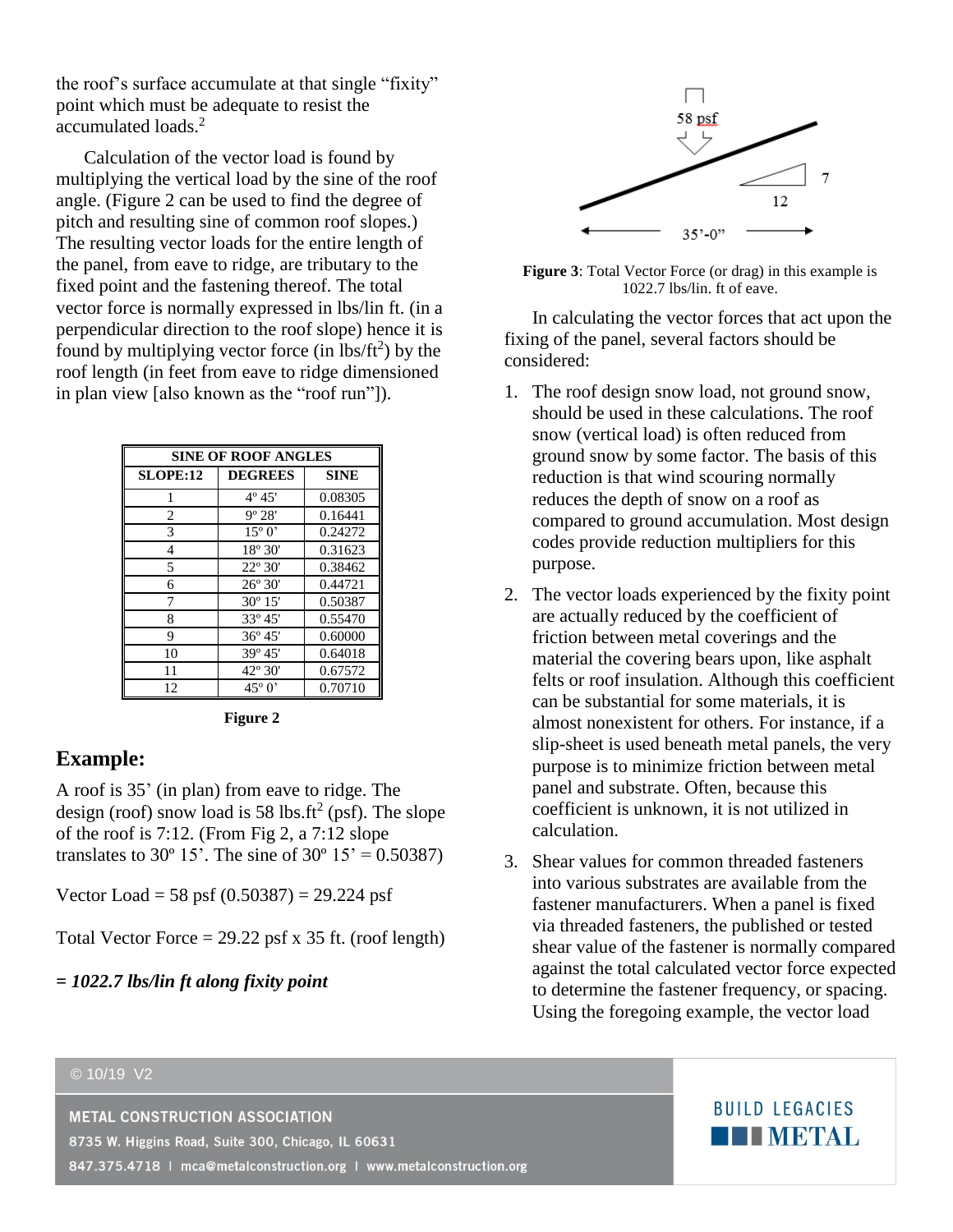was found to be 1023 lbs/lin ft. If a published (allowable) shear value for each fastener is 340 pounds, fastening would be required every 4", or  $0.33'$  (340/1023 = 0.33)

- 4. Safety factors are used when designing a connection based upon calculating the design failure load of any attachment. Appropriate safety factors are utilized at code prescribed levels or at the designer/engineer's discretion. Most screw manufacturers recommend a safety factor of 3 to 4 times to obtain allowable shear loading based on ultimate shear values.
- 5. Design roof snow loads should be considered when calculating vector forces and related point of fixity details. Caution should be exercised when roof and wall geometries create aerodynamic shade resulting in drift loads on roof areas. This may occur on roofs adjacent to parapet or other wall conditions that extend above lower roofs. Such conditions can increase design roof snow loads significantly over those of simple exposed gable roofs. (Figure 4).
- 6. When a lower roof has an eave above that is not protected with snow guards, the discharge of sliding snow can also cause increased loading to the lower roof. Design roof snow loads will be increased in such areas.
- 7. When determining slope for a barrel vault roof, use an imaginary straight line from eave to apex to represent the theoretical slope unless a more detailed evaluation is available.

#### **Snow-Melt Phenomena**

Snow melts on a roof due to several factors. Each factor can have different effects on resulting activity. It is also typical that snow thaws from multiple causes simultaneously. The following explanations of snowmelt phenomena are not unique to metal roofing, but are common on all types of roofing. In some cases, the effects of these snowmelt patterns may be different for metal roofing, however in most cases, snow melt is similar regardless of the roof material type.



**Figure 4:** Some building and roof geometries can create "drift loads"

#### **Ambient Thaw**

The first (and most obvious) cause of snowmelt is simply the temperature of ambient air. When snow accumulates on a roof, ambient air is typically at or below freezing. As ambient air rises above freezing, the snow blanket melts from the top down. Often, an incidental phenomenon is that the snow will develop a "crust" from this type of thaw.

The crust occurs because the outer surface of snow blanket melts and the melt-water begins to migrate downward into the blanket that acts somewhat as a sponge. When ambient temperature again drops, the outer layers of snow bank, which have retained liquid water, re-freeze causing a denser and more solid surface "crust". This mode of thaw passes the melt-water from the top down and can increase the density of the blanket in the same direction. Except for a small amount of water that may evaporate during this process, the moisture and all of the weight are still present, however much the depth of the blanket is reduced dimensionally. A side effect of this crust is significant tensile strength and cohesion binding the snow blanket to itself.

#### © 10/19 V2

**METAL CONSTRUCTION ASSOCIATION** 8735 W. Higgins Road, Suite 300, Chicago, IL 60631 847.375.4718 | mca@metalconstruction.org | www.metalconstruction.org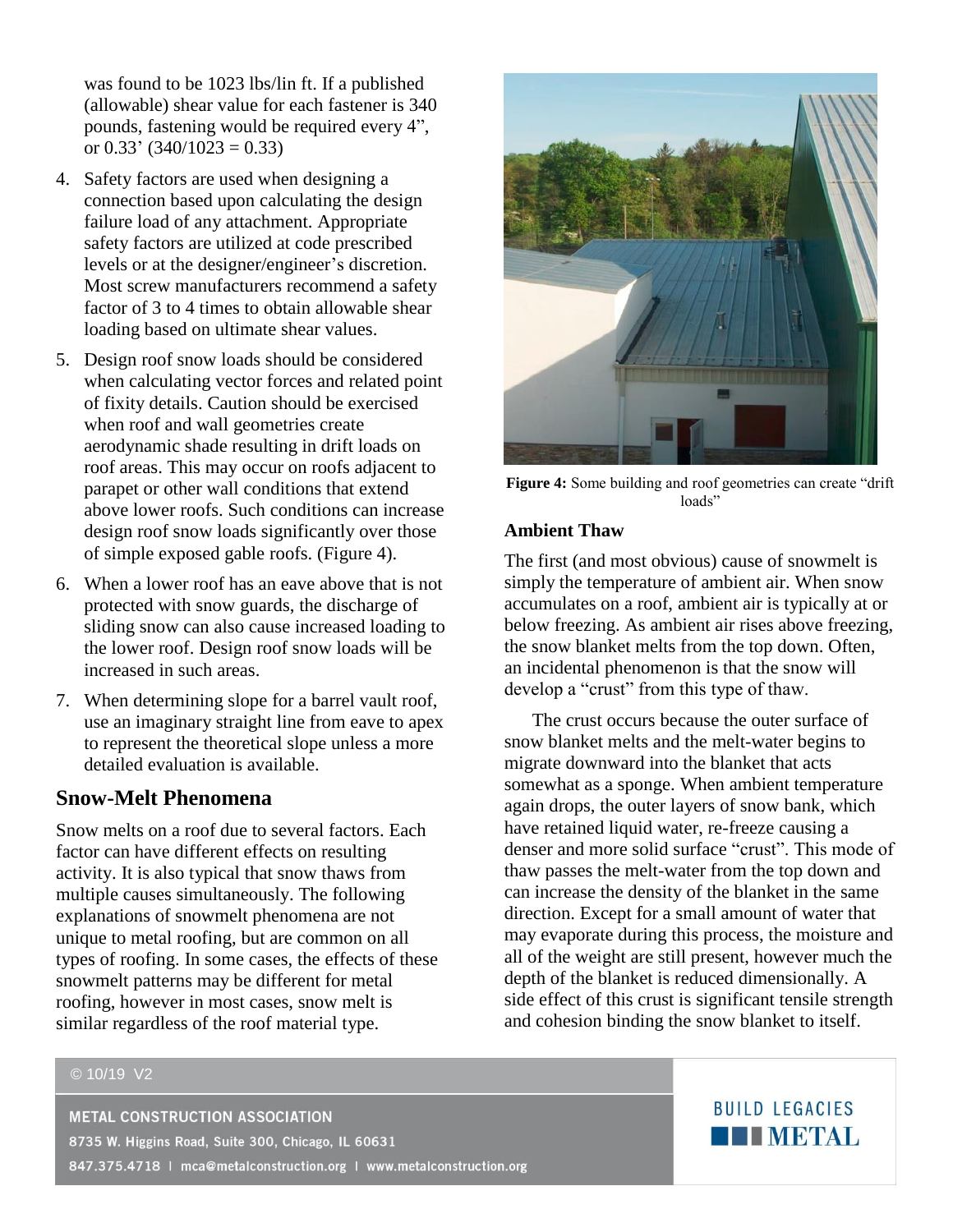#### **Solar Thaw**

A second snowmelt phenomena, Solar Thaw, occurs in the opposite direction, from the bottom up, and happens due to two different causes. Snow is somewhat translucent and can experience solar thaw due to non-reflected solar energy that strikes the roof surface through the blanket of snow converting to heat and raising the temperature of the roof surface. As the temperature rises, the snow blanket melts from the bottom up. This melt phenomenon is actually more frequent on most roofs than ambient thaw. Due to insulating characteristics of snow, solar thaw can occur even on cloudy days and when ambient air temperatures are well below freezing. Under normal circumstances, melt-water resulting from solar thaw will drain freely from beneath the snow blanket, however the lower portion of the snow blanket will absorb some of this melt-water and increase the density of the snow blanket from the bottom-up. This phenomenon is the most common, particularly when the roof is a dark color and has a high solar absorption value. This type of solar thaw can also have some side effects of which the building owner or designer should be aware. The first side effect is sudden release of snow from the rooftop.

When snow accumulations blanket a roof at low temperatures, a strong but temperature-sensitive adhesive bond is formed between the roof and snow. That adhesive bond is broken when solar thaw occurs. In addition, the roof surface is also lubricated by melt-water, greatly diminishing any remaining frictional resistance between the snow and roof. This often results with the entire vector force of the snow blanket experienced at the ridge area. The force typically exceeds the cohesive (or tensile) strength within the snow blanket which then fractures at the ridge area. This split can cause a sudden release of the entire accumulation of snow from one or both planes of the roof. (Figure 5) Also see "Design Considerations with Respect to a Snow Shed".



**Figure 5:** Sudden release of roof snow

When snow is retained on a roof, either by design or due to the physical geometry of the roof, solar thaw can also pose special drainage considerations. Because solar thaw occurs when ambient air is well below freezing, the melt-water that drains from the roof can quickly re-freeze. This is especially true if it drains to a surface with lower solar absorption characteristics than the roof. This refreezing can also occur if the new surface is shaded from sunlight. An example might be a walkway or landscape that is shaded from sunlight by the building wall or nearby trees. The roof is warmed, snow melts, melt-water leaves the warm surface of the roof and falls to the ground. If the ground is below freezing temperatures, the meltwater will quickly re-freeze.

Similarly, if the eave is drained via guttering, and the gutter or down piping is a lighter color or shaded from sunlight, the gutter or down piping can freeze, burst, or otherwise fail. This problem can be alleviated to some degree in a number of ways: Gutters and down piping, if exposed, can be a color as dark or darker the roof itself. With a higher solar absorption characteristic gutters and down piping will be warmer than the roof surface from which the melt-water is shed. If possible, avoid locations or designs that will result with shading of these components. Additionally, open-faced downspouts can be utilized. This may not prevent freezing, but

#### © 10/19 V2

**METAL CONSTRUCTION ASSOCIATION** 8735 W. Higgins Road, Suite 300, Chicago, IL 60631 847.375.4718 | mca@metalconstruction.org | www.metalconstruction.org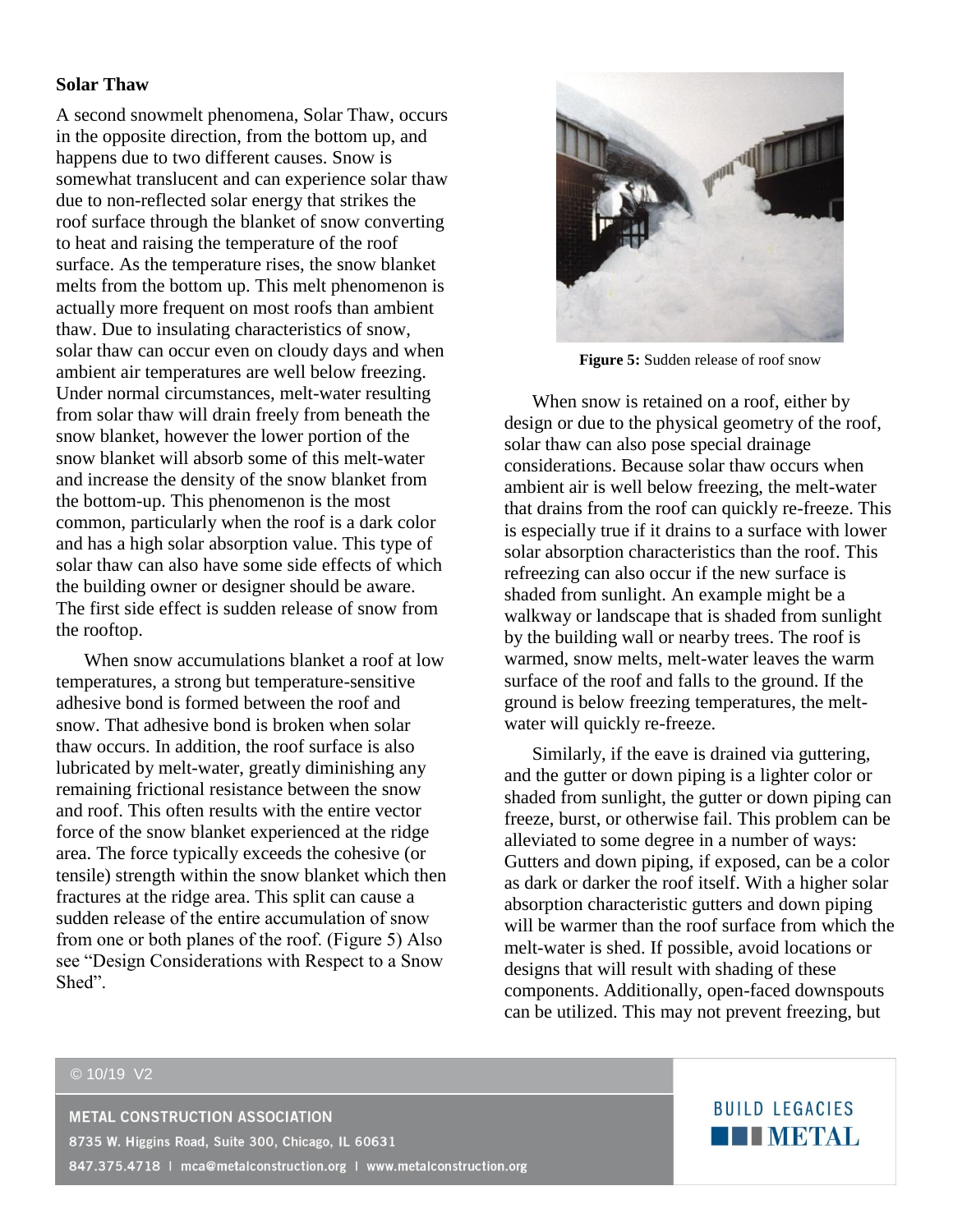may provide relief from freeze-bursting. Heat tracing the down piping, or routing it inside the building wall in a heated interior, is another alternative.

#### **Heat Loss Thaw**

The third major cause of snowmelt is heat from within the building escaping through the roof construction and warming the surface of the roof from below to temperatures above freezing. This mode of snowmelt is not uncommon, but perhaps the least desired because it can cause inconsistent temperatures in various areas of the roof. Differing roof temperatures can cause thawing and re-freezing of melt-water in a downslope area, the most common of which is the eave condition. (Figure 6A)



**Figure 6A:** The process of eave icing

Ice formation on a roof can have extremely damaging effects. The incredible force of freezing water is known to break solid steel engine blocks and can certainly wreak havoc on a roof.

Constant re-freezing of melt-water, whether at the eave or some other roof area can accumulate to significant depths, forming ice dams. (This phenomenon happens on all types of roofs and is by no means unique to metal roofing.) Aside from potential mechanical damage to the roof itself, an ice dam can have several other effects on a roof. First, an ice dam will create rather unpredictable snow retention (Figure 6B). In this case, the bond of the ice to the roof is sufficient to withstand vector forces of snow blanketing the roof.



**Figure 6B:** Ice dams create unintentional snow retention

This bond is temperature sensitive however, when conditions change it can be broken causing a sudden release of both the ice and snow blanket creating a potential hazard to anything below the eave. Second, the ice dam is quite effective at retaining liquid melt-water on the roof upslope and adjacent to the ice formation (Figure 6A). This liquid melt-water can submerse upslope roof construction. Depending upon the infiltration characteristics of that construction, leakage and other sub-roof water or freeze damage may occur. The third effect of icing is the point-loaded weight of the ice bank. Ice weighs about 5 lbs/ft/in of thickness. Many structures and roof materials are not designed to support an ice build-up of several feet, which has been observed on some roofs.

## **Design Considerations with Respect to Icing**

Icing conditions are never desired on any roof. While it is impossible to ensure that icing will never occur under any circumstance on a given roof, it is possible to reduce the likelihood. In a general sense, the icing tendencies of a roof will be greatly reduced if solar thaw modes rather than heat loss thaw modes can be induced. This can be accomplished best by a combination of basic design factors:

#### © 10/19 V2

**METAL CONSTRUCTION ASSOCIATION** 8735 W. Higgins Road, Suite 300, Chicago, IL 60631 847.375.4718 | mca@metalconstruction.org | www.metalconstruction.org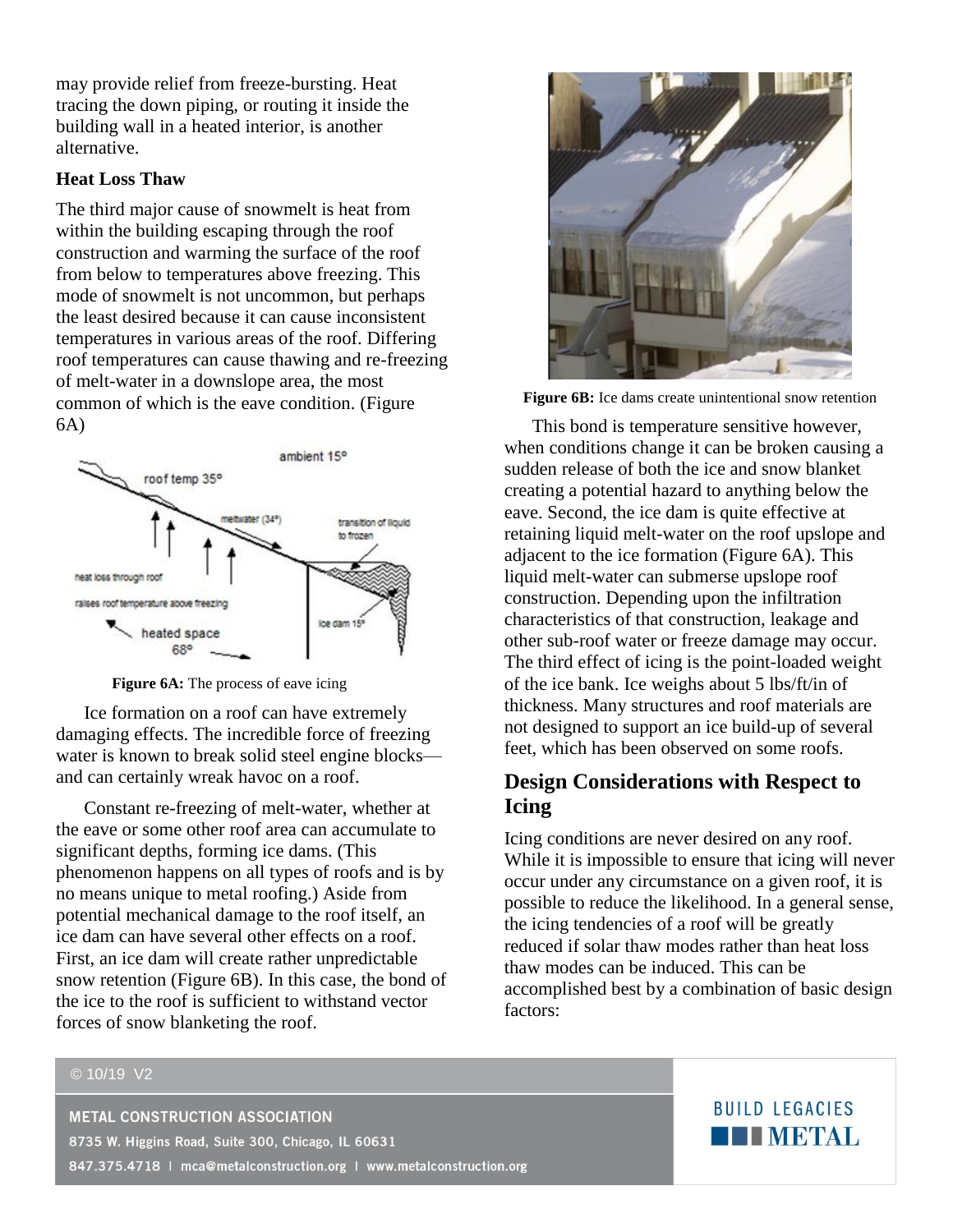- 1. Use a roof color that has a high solar absorption value. Black and red have high absorption ratios. A prepainted metal roof with conventionally formulated dark colors such as red, brown dark bronze or dark gray will achieve much higher surface temperatures than colors such as green, blue or white. However, special cool pigmented dark colors are also available that can lower the surface temperatures.
- 2. When possible, orient the direction of gabled roof planes to face east-west rather than northsouth. This ensures optimal exposure of both planes to sunlight, at least for part of the day.
- 3. Utilize "cold roof" designs such as a vented attic. By keeping the attic space cooled with outside air, the escaped building heat is vented to the outside, rather than warming the roof from beneath.
- 4. Insulate the ceiling adequately to reduce the building heat loss that migrates to the underside of the roof.
- 5. Be sure that attics are well ventilated

Ideally, the perfect roof geometry for cold and snowy climates is a steep-slope, southerly facing, simple shed roof design that is free of dormers, valleys, parapets, transition walls, and roof penetrations. Such simple and uniform geometry can help eliminate significant drifting as well as unpredictable shaded areas on a roof that may be prone to icing. Another design concern is to avoid large overhang areas that protrude outside the insulated building envelope. This avoids a "cold eave" situation that promotes icing.

When these criteria are met, the tendency for icing at best will be eliminated - at worst, greatly reduced. If complete compliance with these design suggestions cannot be met, then compliance with as many items as possible will certainly improve chances for an ice-free roof. One area of compliance can go a long way toward forgiving lack of compliance in another. For instance, if the

building design incorporates a vaulted ceiling so that a cold attic design is not practical, then extreme levels of insulation in the ceiling construction and the use of a solar absorptive color for the roof will go a long way toward forgiving the absence of attic ventilation and "cold roof" design. Other techniques can also be used to mitigate non-compliance with some of these criteria. If overhangs are used, but some building heat can be directed to escape into the soffit area beneath that overhang, the building heat loss may alleviate the "cold eave" situation and help to keep it thawed.

#### **De-icification Cabling**

When icing is imminent and the ice reduction criteria are exhausted or not possible, another solution, outside of changing the physical design, is to provide mechanical/electrical means to induce thaw and prevent or reduce icing on the roof system. A self-regulating heating cable is often a favored solution in such instances (Figure 7).



**Fig. 7:** De-icification cabling integrated with snow

When cables are surface mounted, care must be taken not to cause unwanted holes through the roof membrane during installation. Snow retention systems must also be incorporated to prevent migrating snow from tearing the heating cables from the roof surface. Heat cabling is often used, not to totally alleviate icing, but to mitigate the negative effects due to static water pressure behind the ice dam and mechanical damage to seams and joints. Cabling is normally arranged adjacent to seams and extends from the warm area of the roof

#### © 10/19 V2

**METAL CONSTRUCTION ASSOCIATION** 8735 W. Higgins Road, Suite 300, Chicago, IL 60631 847.375.4718 | mca@metalconstruction.org | www.metalconstruction.org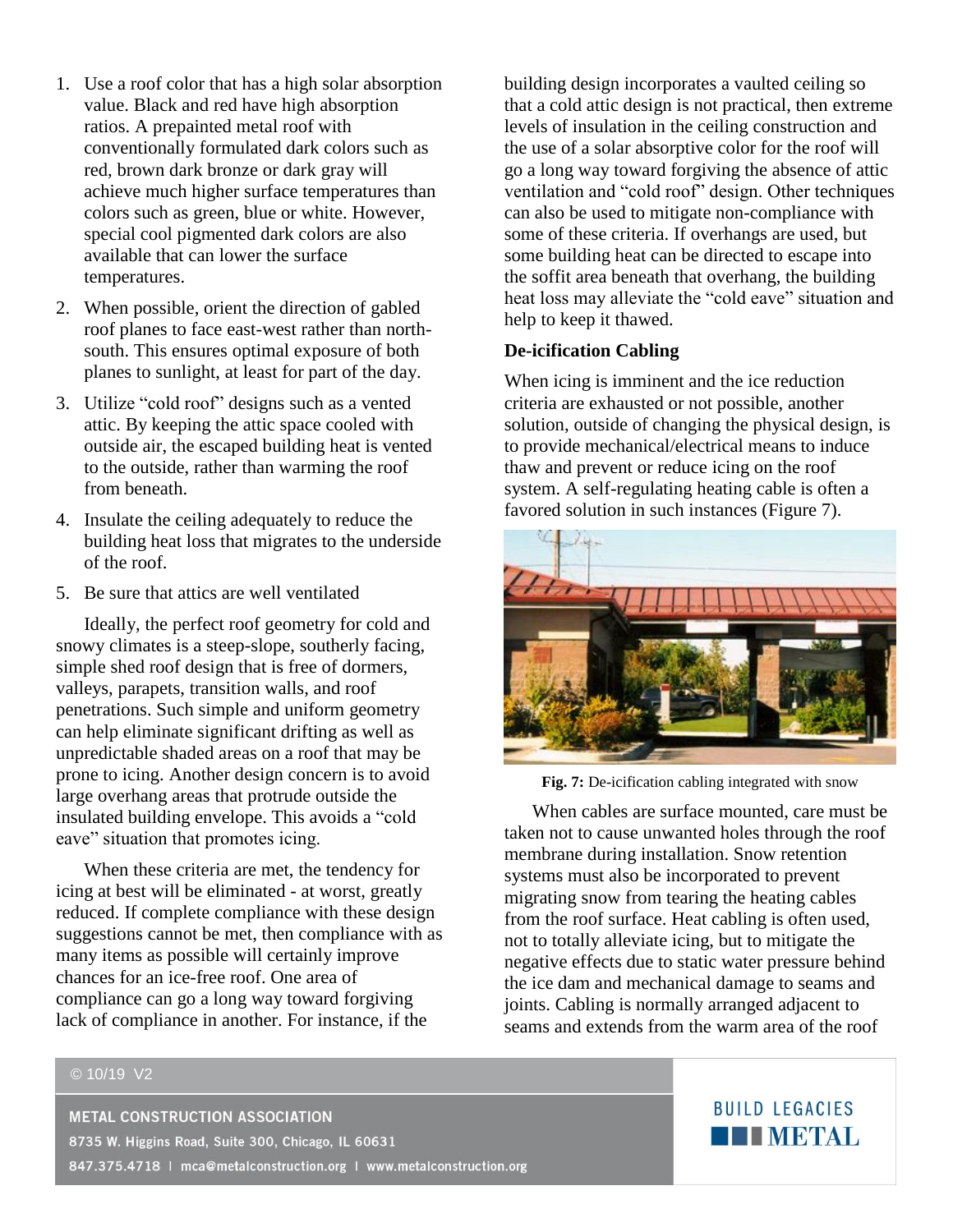(just above intersection of the wall line to the roof) to the eave edge. Cabling may not keep the eave entirely ice-free, however it provides a liquid meltwater channel for drainage to eliminate the up-slope water pressure.

When guttering is utilized in addition to heat cabling, it may be beneficial to extend heating cables through the guttering, down the drain piping, and below the frost line to eliminate icing in any of these downstream components.

#### **Underlayment Upgrades**

Many building designers in ice and snow country utilize a "peel and stick" modified bituminous sheet at troublesome eaves, valleys, and transition areas. Such diligence in underlayment anticipates occasional hydrostatic pressure behind dense snow and ice. When using this type of product, additional attention should be given to several details:

- 1. Be sure that the softening (or flow) point of the material used is appropriate. Solar absorptive colors can result in roof temperatures near 200 ºF. Metals with low gloss finishes, such as copper, lead, and zinc can result in temperatures over 200 ºF. Popular rubber-modified asphalts may have softening temperatures in that same range. This means that asphalt could flow from beneath the panels under the hot summer sun.
- 2. When using such membranes at cold (icing) eaves, the membranes should be extended from the outer extremity of the eave to a distance of at least 30" inside the heated building envelope. For example, if a cold eave overhang extends 24" outside the building wall, the membrane should be at least 54" in coverage.
- 3. When coated steel panels are used over a modified asphalt granular surface, a slip-sheet should be incorporated between the surfaces to prevent abrasion to the underside of the roof panel as it moves thermally. According to the Copper Development Association, if copper is used, a slip sheet should be incorporated regardless of the surface of the membrane.

4. It is a mistake to rely too heavily upon this membrane for weather protection. If water is infiltrating to the panel underside on a frequent or prolonged basis, it can accelerate corrosion of coated steel products from the under side. It can also freeze, heaving panels and causing other panel and panel joint damage.

## **Design Considerations with Respect to Snow Shed**

Under limited circumstances, it is considered acceptable to let snow shed at will from a low-rise roof. However, if not anticipated during design, it can also be very inconvenient and destructive. Locations of ingress and egress, as well as parking area design should anticipate this snow slide. Building entrances should be beneath gables, not eaves. Pedestrian and vehicular traffic patterns must be routed away from potentially dangerous snowshed zones. Any permanent structure or fixture within the trajectory of sliding snow must be designed to withstand the anticipated impact. This concern includes lower roof planes, other construction elements, incidental mechanicals, landscaping and vegetation. Drop zones should be made inaccessible to pedestrian and vehicular traffic When not practical within the building design to provide for natural snow-shed, snow retention devices should be employed.

In heavy snow areas, snow-shed can also inhibit proper site drainage, directing roof run-off and snowmelt-water towards, rather than away from, building walls and foundations.

Due to higher unpredictability and the increased hazards associated with the "shed-at-will" philosophy, only in carefully selected situations should snow retention devices be omitted in the design of the building.

## **Design Considerations for Snow Retention**

Serious accidents and even fatalities have resulted from rooftop avalanches. Shedding snow is also known to do serious damage to landscaping, other building elements and roofs, themselves as massive

#### © 10/19 V2

**METAL CONSTRUCTION ASSOCIATION** 8735 W. Higgins Road, Suite 300, Chicago, IL 60631 847.375.4718 | mca@metalconstruction.org | www.metalconstruction.org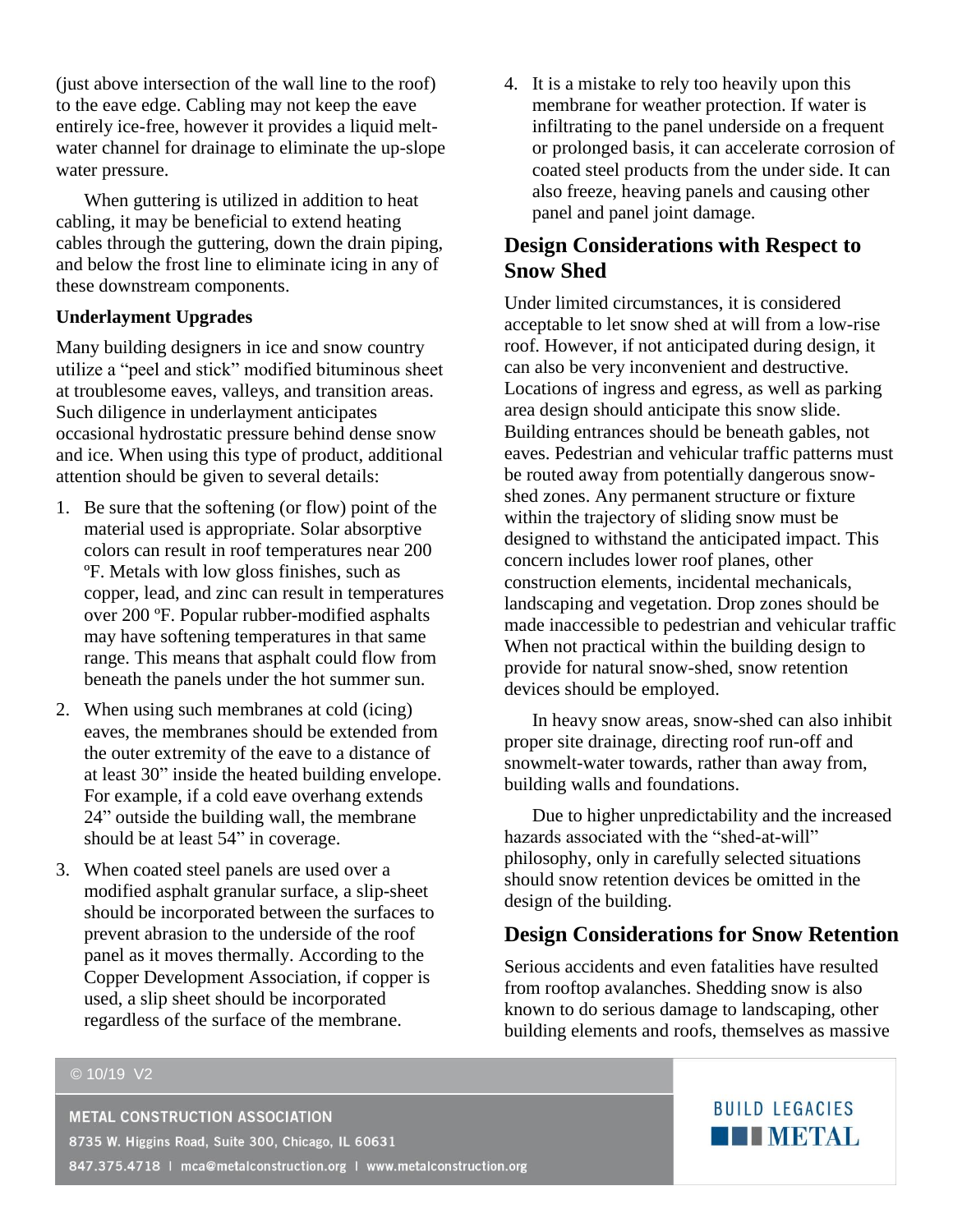amounts of snow slide down the surface on the high quality factory finishes.

*Note: MCA has published a Technical Bulletin; Qualifying Snow Retention Systems for Metal Roofing. Thorough review of this document is strongly advised as it is vital to guide users in the snow guard selection process*. IAPMO has also developed an Evaluation Criteria for Snow retention systems. [http://www.iapmo.org/media/4702/ec-029-](http://www.iapmo.org/media/4702/ec-029-2018.pdf) [2018.pdf](http://www.iapmo.org/media/4702/ec-029-2018.pdf)

The first step in snow retention design is to determine the loads to be resisted by the snow retention system. These are the same "drag" loads discussed earlier, (Effects of Gravity Loads Induced by Snow) and may be calculated by converting vertical roof snow loads to vector loads, then calculating tributary areas. (Reference Figure 3) Safety factors should be utilized in accordance with normal design practices and building code requirements. Designers and engineers must be aware of the appropriateness, applicability, and efficacy of the snow guard product testing while also making sure that the type of load, frequency, and expected length of performance of the devices are all considered. (See the MCA Technical Bulletin, Qualifying Snow Retention Systems for Metal Roofing)

Two different methods of snow retention are quite common. One method utilizes continuous horizontal components, assembled laterally across the roof in the style of a "fence". (Figure 8A)



**Figure 8A:** "Fence" type snowguard system

Such assemblies are usually installed at or near the eaves to be most effective. Depending upon specific job conditions and the allowable load characteristics of the system utilized, additional parallel rows of "fence" may be used up the roof slope.

A second method of snow retention involves dis-continuous, small individual units used as "cleats" which are generally concentrated at or near the eave. These "cleats" also may be repeated in some pattern progressing up the slope of the roof. This snow retention style relies upon the shear strength within a snow bank to "bridge" between the individual units. (Figure 8B)





Both styles of snowguards (fence and cleat) have demonstrated satisfactory performance when appropriately tested load capacities are matched to in-service vector forces and the snowgaurds are installed properly. The theory of all snow retention devices is to restrain or retard movement of a bank of snow by restraining the base; hence snow guard devices only a few inches in height have been used successfully even when snow banks are many feet in depth. It is common practice to concentrate multiple rows or units at the eave end of the roof. This practice has been used for centuries and the success of the design is based on the densification and monolithic properties of snow banks. Snow banks densify in wedge patterns. As the snow bank compacts from thaw and the weight of the snow in the bank, the densest layers (and therefore those with the greatest shear, tensile and compressive strengths) lie adjacent to the roof surface and especially toward the downslope (eave) end.

#### © 10/19 V2

**METAL CONSTRUCTION ASSOCIATION** 8735 W. Higgins Road, Suite 300, Chicago, IL 60631 847.375.4718 | mca@metalconstruction.org | www.metalconstruction.org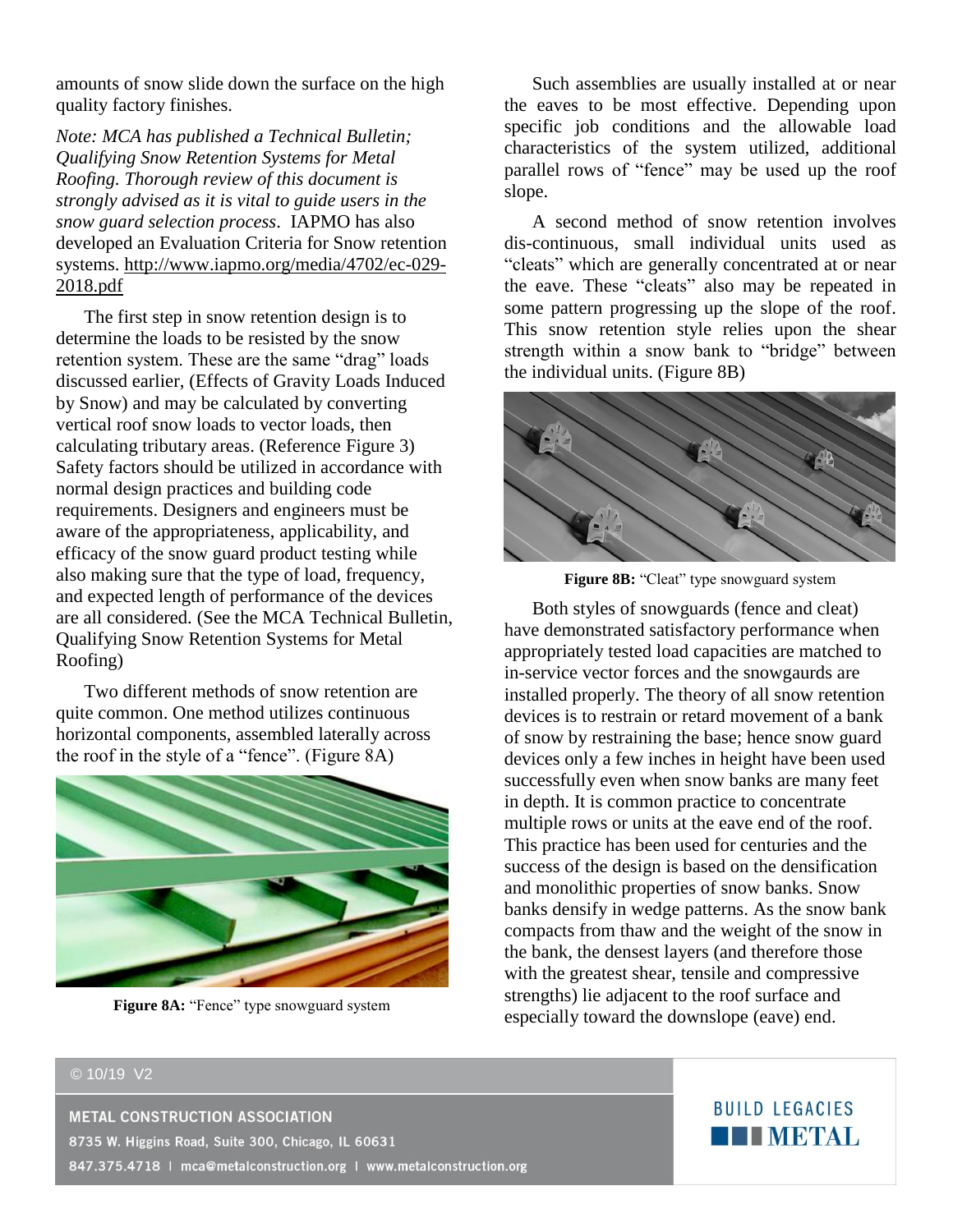Installation of snow retention devices at this location has proven to be strongly preferred and most effective worldwide (Figures 9 & 10).



**Figure 9:** This project in Norway demonstrates appropriate placement of multiple rows, concentrated in the lower half of the roof

Attachment methods also vary. In rare cases, devices are custom made to attach to the structure below the roofing, usually before roofing is placed. This type of device is usually designed on a jobspecific basis. At a minimum, the weatherproofing of such a device while preserving thermal movement characteristics of panels can be a formidable challenge. Extreme caution should be used when such designs are incorporated due to the penetration of the device through the metal roof membrane, and associated waterproofing problems.

The more common pre-manufactured, surface mounted devices screw through the roof and into the deck or the structure below. This practice is prudent for some roofs, but not others. A facefastened panel system by design uses a multitude of penetrations (screw fastenings), so the addition of a few more penetrations is consistent with roof design. Weatherproofing of such devices is still of paramount importance and the holding strength of the device to resist the vector forces will be highly dependent the quantity of devices used and upon the nature and frequency of attachment.

Generally speaking, surface mounted devices should not be used on panels that are designed to move thermally, such as standing seam roofs. The connections to the roof deck and structure below the deck would violate the freedom of thermal movement that is required for standing seam roofing to be effective.

#### © 10/19 V2

**METAL CONSTRUCTION ASSOCIATION** 

8735 W. Higgins Road, Suite 300, Chicago, IL 60631

847.375.4718 | mca@metalconstruction.org | www.metalconstruction.org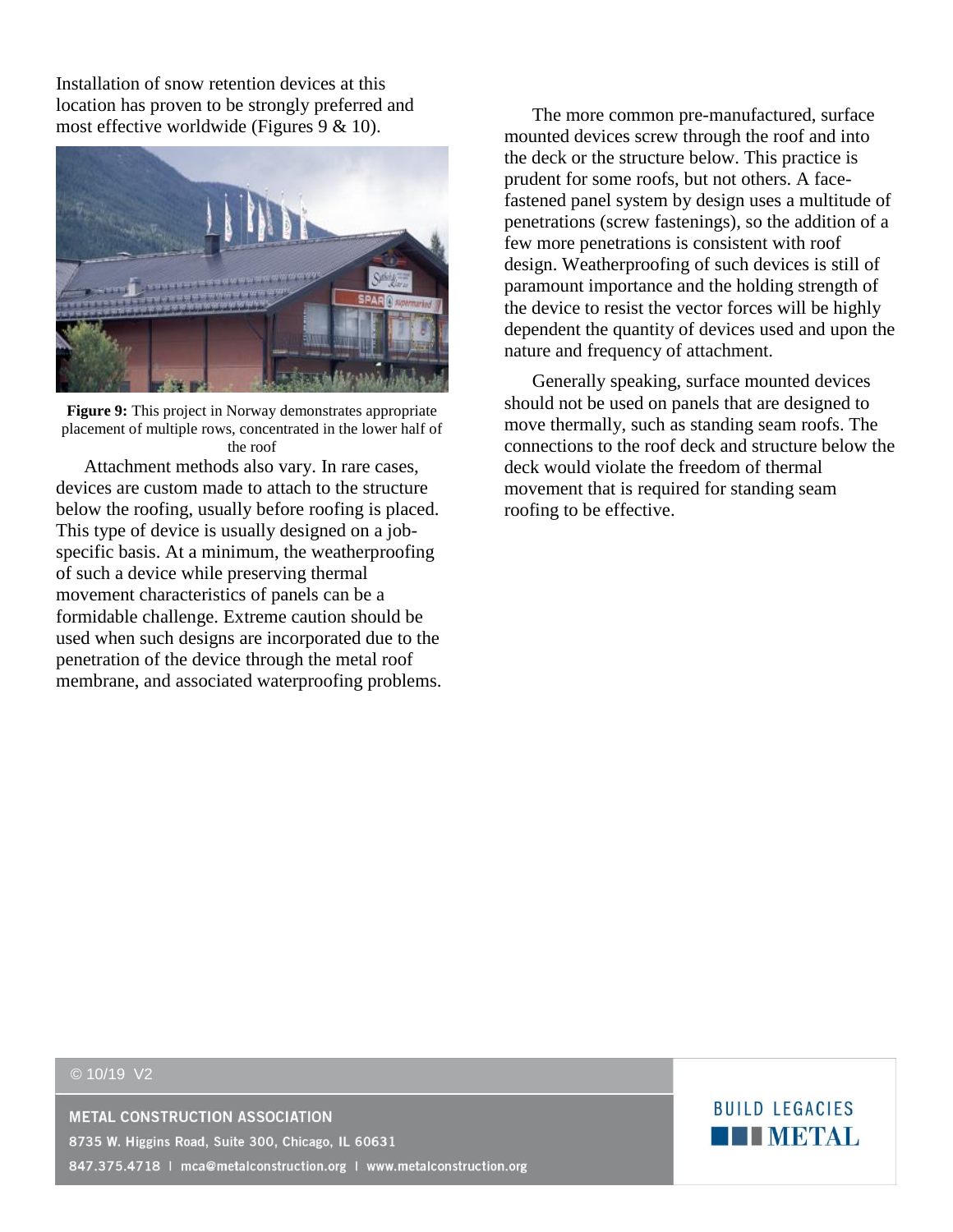

## **Figure 10: The Process of Thaw and Densification**

As an alternate to fastening into the roof deck and support structure, some pre-manufactured devices are soldered or adhesively mounted directly to the roofing material. Obviously, soldered devices can only be used on solderable metals that include copper, zinc and terne, but exclude coated steel and aluminum.

Adhesively mounted devices of metal or plastic have also been widely used in the past. Although adhesive chemistries have improved over time, the fact remains that adhesive holding strength diminishes with age and environmental exposure making any test result on "out of box" samples irrelevant to actual aged performance.

*Based on the significant reports of failure for adhered devices and a lack of scientific foundation for their use, adhered snow guards should not be considered for use as primary system components (see also the MCA Technical Bulletin: Qualifying Snow Retention Systems for Metal Roofing).* 

A more desirable alternative, when appropriately tested, involves the use of mechanically attached snow guards that utilize a clamping attachment that grips the standing seam of the roof panel without puncturing the panel material. Because this attachment method is mechanical rather than chemical, the concerns regarding adhesive aging and the use of adhesives do not apply.

Some mechanical attachment products utilize "cup point" set screws or sharp nodes that are prone to tearing the seam material under load or, at the very least, damage panel coatings leading to premature base metal corrosion. Other clamping products use round tipped setscrews to avoid this panel damage and are preferred. Some use only one set screw, others use several. Again, appropriateness and completeness of lab testing as well as the specific details of attachment should be carefully evaluated before a final system choice is made. *(See also the MCA Technical Bulletin Qualifying Snow Retention Systems for Metal Roofing).* 

#### © 10/19 V2

**METAL CONSTRUCTION ASSOCIATION** 8735 W. Higgins Road, Suite 300, Chicago, IL 60631 847.375.4718 | mca@metalconstruction.org | www.metalconstruction.org

## **BUILD LEGACIES TELEVIBITAL**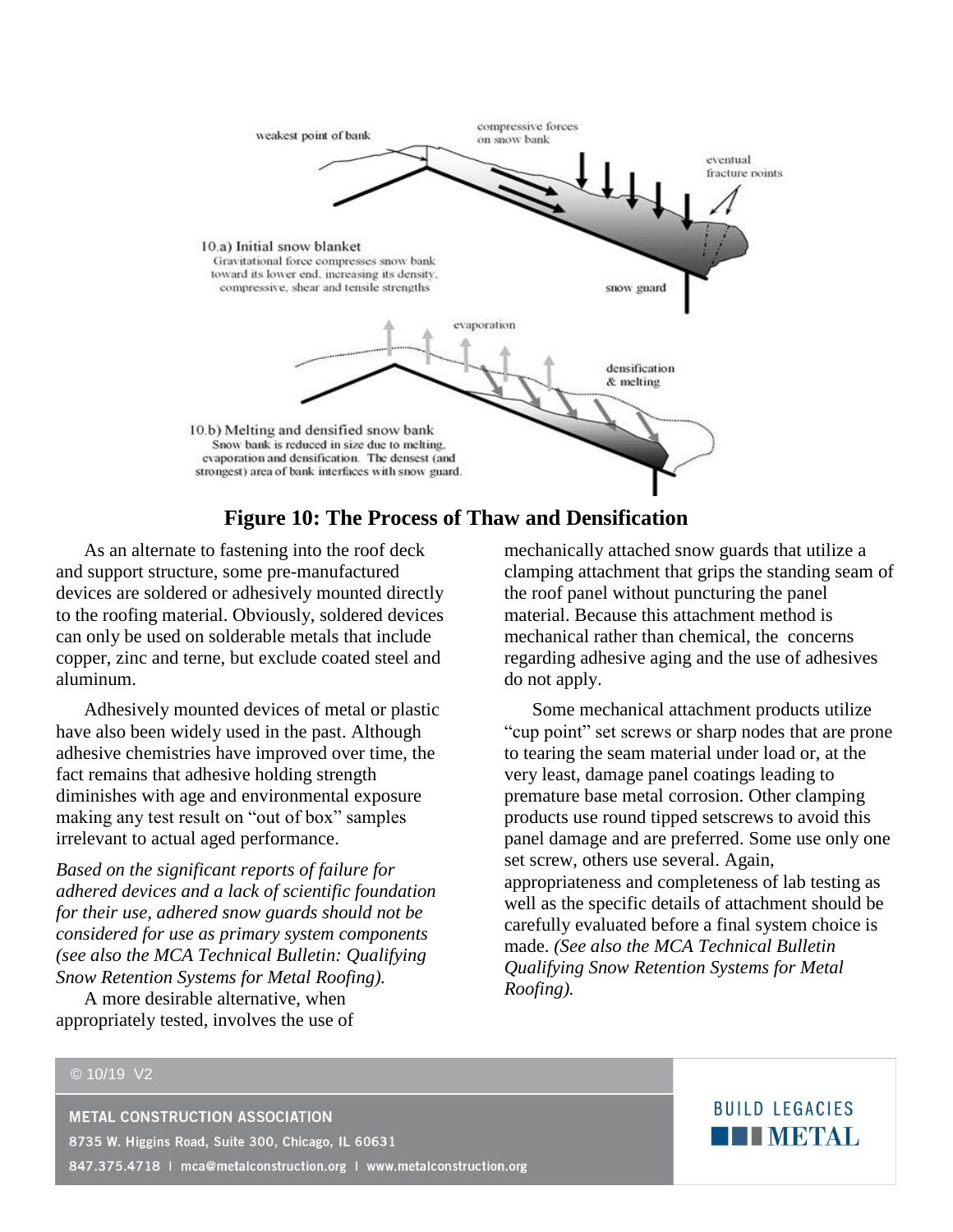Load-to-failure testing results in the lab vary greatly depending upon variables such as gauge thickness of metal, specific type of metal being used (e.g. copper coated steel, aluminum), and other details of the specific assembly – even including brand of roof manufacure. Performance in the field is highly contingent upon proper installation and the tensioning of attachment fasteners in strict accordance with the torque defined in the test reports or installation instructions. Thorough inspection by a qualified person should be performed to verify compliance with all snow guard manufacturer's installation instructions..

Other issues to be considered when using snow retention devices include verifying metal compatibility which includes matching the corrosion resistance of the device being used with that of the roof panel material. In many cases, color matching between these elements should also be verified. Devices that utilize air-dried paints to match the color of roof panels may provide a perfect match initially, but color change after a few years of weathering may result in a poor color match. This is typically due to inferior characteristics of air-dried paints when compared to the factory applied finishes of metal panels. Powder coating the devices is an option that will provide greater longevity in terms of color stability, but generally even this level of finish is not equal to factory applied PVDF panel finishes.

During product selection, it will be necessary to evaluate the frequency of rows or spacing of devices on a job-specific basis. This is done by comparing the tributary service loads with the allowable load for the device being considered and spacing parts or assemblies in accordance with those calculations.

Using the previous example illustrated by Figure 3, the vector load determined from the example was 1,023 lbs/lin ft along the point of fixity. If panels are  $16$ "  $(1.33)$ " wide, then each panel will experience 1,364 pounds of force delivered to the snow guard from design snow loads (1023 x 1.33). If a cleat type device is selected, with an allowable load of 180 pounds per cleat, then 8 devices per panel would be required  $(1364 \div 180 =$ 7.6, rounded up = 8). If a continuous system is selected, with an allowable load of 850 pounds, then two rows would be required  $(1364 \div 850 = 1.6,$ rounded  $up = 2$ ).

When multiple rows of devices are needed, the rows are generally arranged within the lower half of the roof slope. In most cases, the first row of units or cross-members should be located within 12" of the panel eave end. At some point, the snow bank that envelops the snowguard will shear at the approximate location of the guard. Whatever portion of the bank is below the guard may fall from the roof and this distance minimizes hazards of that falling snow. This 12" placement of the first row of snow guards can be altered when necessary if the system utilizes heating cables at the eave area. In this instance, the snow guards should be located immediately upslope of that cabling (Figure 7). Successive rows should be spaced approximately as shown in Figure 11.





Such placement can also reflect some discretion with respect to aesthetic and other concerns. For example, it may be desirable to align a fence with other roof geometry like the apex or downslope termination of a row of dormers or skylights.

Because of the site-specific and product-specific nature of system design and integration, any basis

## © 10/19 V2 **METAL CONSTRUCTION ASSOCIATION** 8735 W. Higgins Road, Suite 300, Chicago, IL 60631

847.375.4718 | mca@metalconstruction.org | www.metalconstruction.org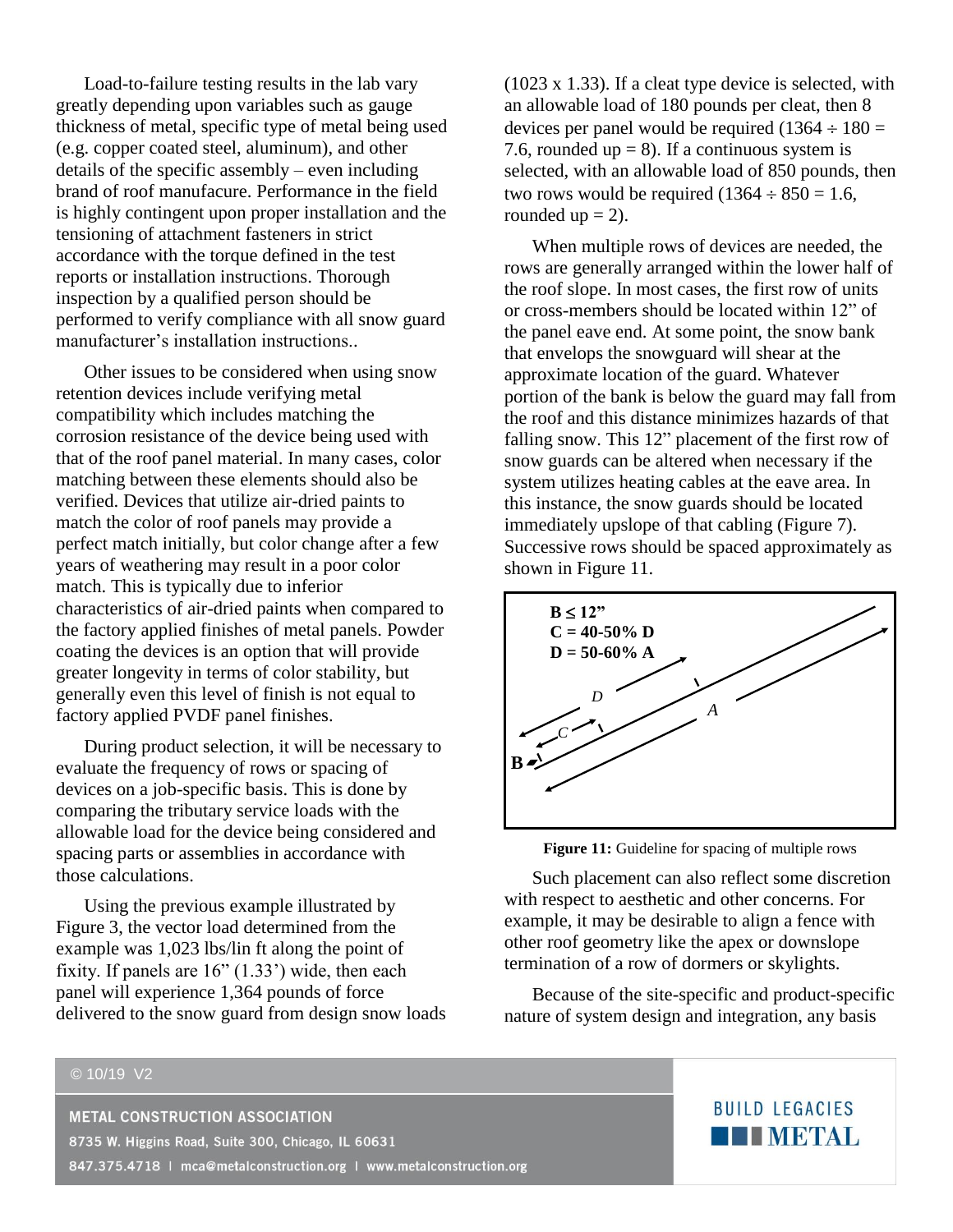of design callouts and project specifications should be product specific (proprietary spec) and as calculated for the specific snowguard product identified. Any substitute material must demonstrate equivalence in terms of holding strength, either by testing or mathematically proven to be adequate considering site-specific and product-specific factors.

In highly critical applications a minimum of two rows of parts or assemblies should be used, even though calculations may show one row to be adequate. This cautious approach should be considered because under some circumstances, the compressive strength of a snow blanket may be lacking causing the blanket to "buckle". The loop of the buckled blanket may fold over the single row and potentially fall to the ground. Such conditions are rare, but have been observed, particularly with steep slopes and minimal accumulation of waterladen snow.

When snow guards are used at isolated locations such as over an entry door or to protect a stack or flue, care must be taken in calculating the tributary loads to the isolated assembly. The shape of a retained snow bank above such an assembly will generally resemble a wedge, not a rectangle, hence tributary areas may be much larger than first anticipated. Adequacy of panel pinning should also be verified on panels to which such localized assemblies are attached. (Figure 12)



**Figure 12:** Approximate tributary area to a localized snowguard

Devices that clamp onto panel seams may be used at a minimum of alternating seams, but should not be used any less frequently. (Consult manufacturer installation instructions for specific direction.) A clamp that grips the seam will distribute loads to the pans at either side of the seam; hence uniform loading of panels still occurs when every other seam is skipped. This is not the case if a clamp is installed, for instance, at every third seam.

In order that thermal cycling characteristics of the roof are preserved, clamp-on devices should avoid panel attachment at clip locations, unless dual component clips were used in the original roofing installation.

#### **Summary**

Metal roofing is a preferred material in cold climates due to the material's durability, sustainability, clean lines and attractive appearance. It can have a service life many times longer than that of other roof types. Adherence to these guidelines has proven beneficial toward trouble free serviceability over many years. Severe alpine climates may pose additional challenges not discussed herein. Consult with those experienced in alpine metal roof design when necessary for those special applications.

#### **References**

- (1)MBMA Metal Roofing Systems Design Manual, 2<sup>nd</sup> Edition Chapter 6.1.3, 2013
- (2)MBMA Metal Roofing Systems Design Manual, 2<sup>nd</sup> Edition Chapter 7.6, 2013

Founded in 1983, the Metal Construction Association brings together the diverse metal construction industry for the purpose of expanding the use of all metals used in construction. MCA promotes the benefits of metal in construction through: